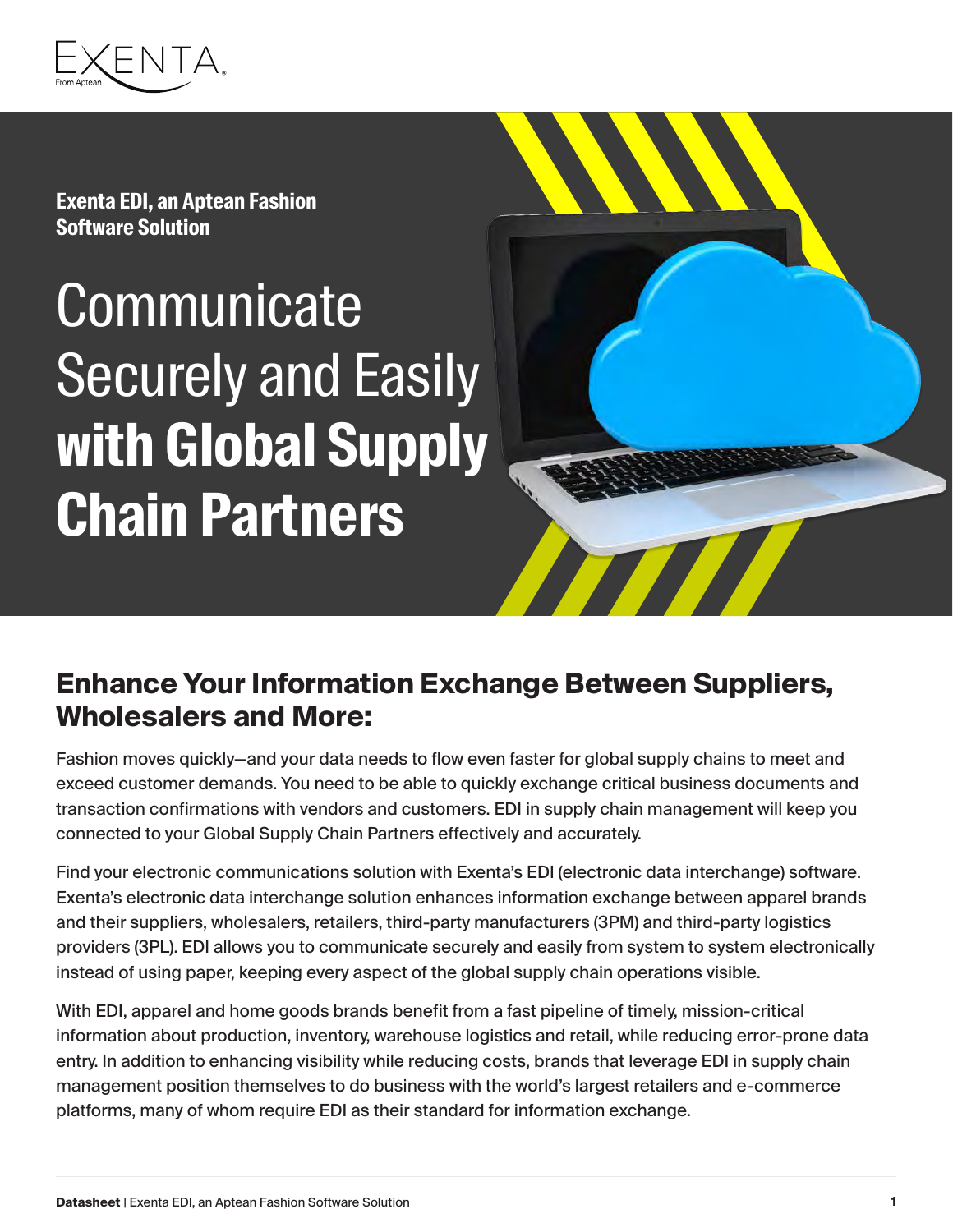

#### **Key Features**

- **›** Improve order accuracy
- **›** Reduce order processing times
- **›** Increase global supply chain visibility
- **›** Greater operational efficiency
- **›** Faster communication with vendors and customers



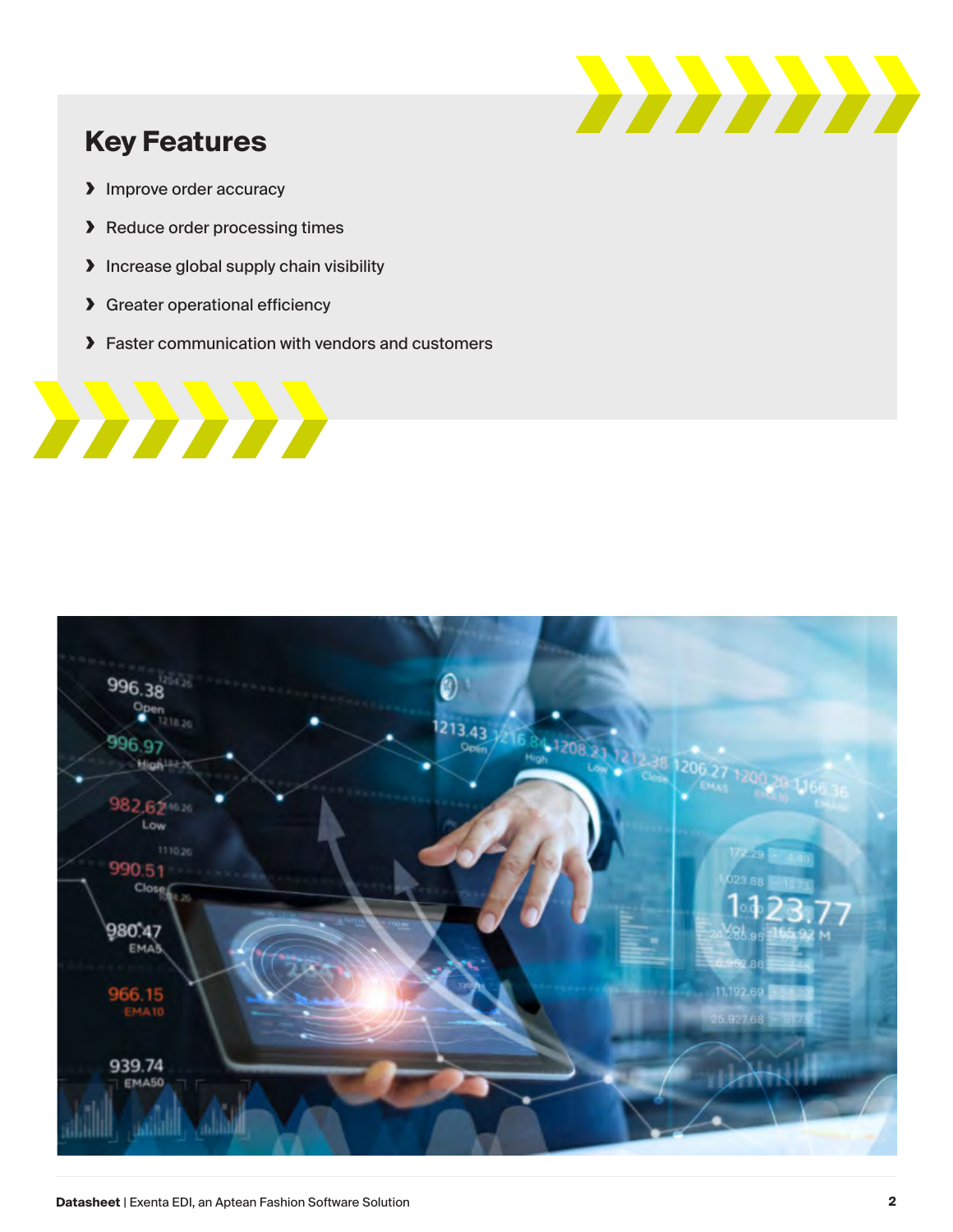### **Electronic Data Interchange, Simplified**

Exenta's EDI supply chain solution empowers the flow of critical information throughout global supply chains, giving you unsurpassed visibility into the status of your production operations, inventory, logistics, and order processing. You and your international partners benefit from a seamless exchange of all of the transactional information needed to keep production and order fulfillment moving swiftly. EDI in supply chain management can streamline and expedite your communication with global affiliates.

Exenta's electronic data interchange software provides the information you need to ensure retail compliance and to deliver better, more informed customer service that strengthens long-term business relationships. In addition to Exenta's electronic data interchange solution, Exenta ERP provides consistent data handling across multiple channels, including pre-built integration into the most successful e-commerce channels such as Shopify, Magento and Amazon.